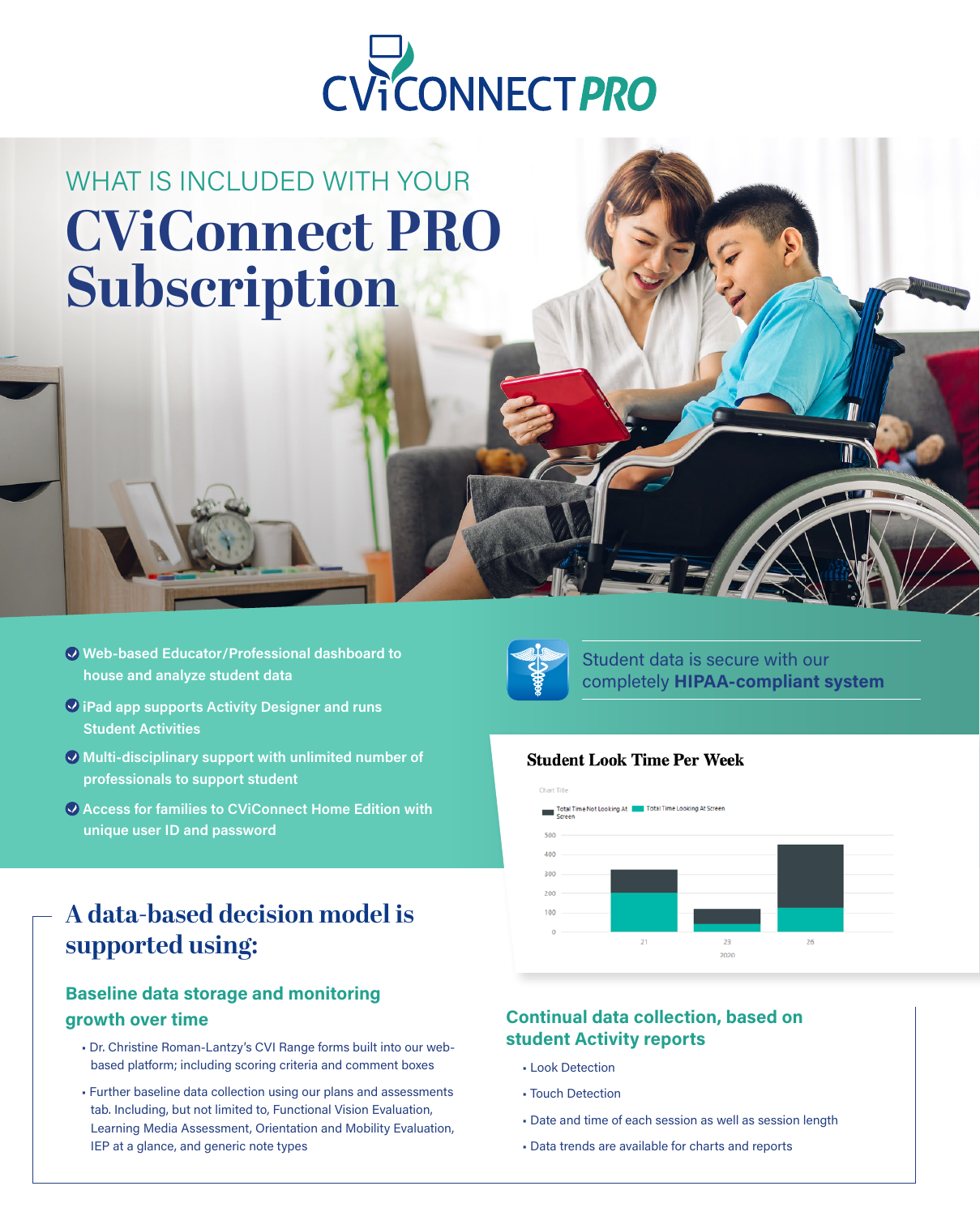

# **Activity Library**

ACCESS TO OUR COMPLETE CViCONNECT SHARED ACTIVITY LIBRARY

Activity library consists of Activities designed to meet the goals for CVI Phases I, II, and III, as defined by Dr. Christine Roman-Lantzy

Phase I (Range 0-3): The goal is to build consistent visual behavior

Phase II (Range 3+-7): The goal is to integrate vision with function

Phase III (Range 7+-10): The goal is to facilitate refinement of the characteristics



**Activities support and have been used with a wide range ages**  (from birth to 26 years of age)

Activities provide access through a variety of grade level content expectations, including but not limited to:

**MATH**  $SCIENCE \setminus SOCIAL$  STUDIES ENGLISH LANGUAGE ARTS

Activities provide access within the Expanded Core Curriculum Expectations

- Compensatory Access  $\odot$ 
	- Sensory Efficiency  $\otimes$
- Assistive Technology **O**
- Orientation and Mobility  $\bullet$ 
	- Social Interaction @
	- Independent Living  $\bullet$



Increase your student's sensory efficiency by creating Activities that can be activated by touch, looking, auditory input and output.